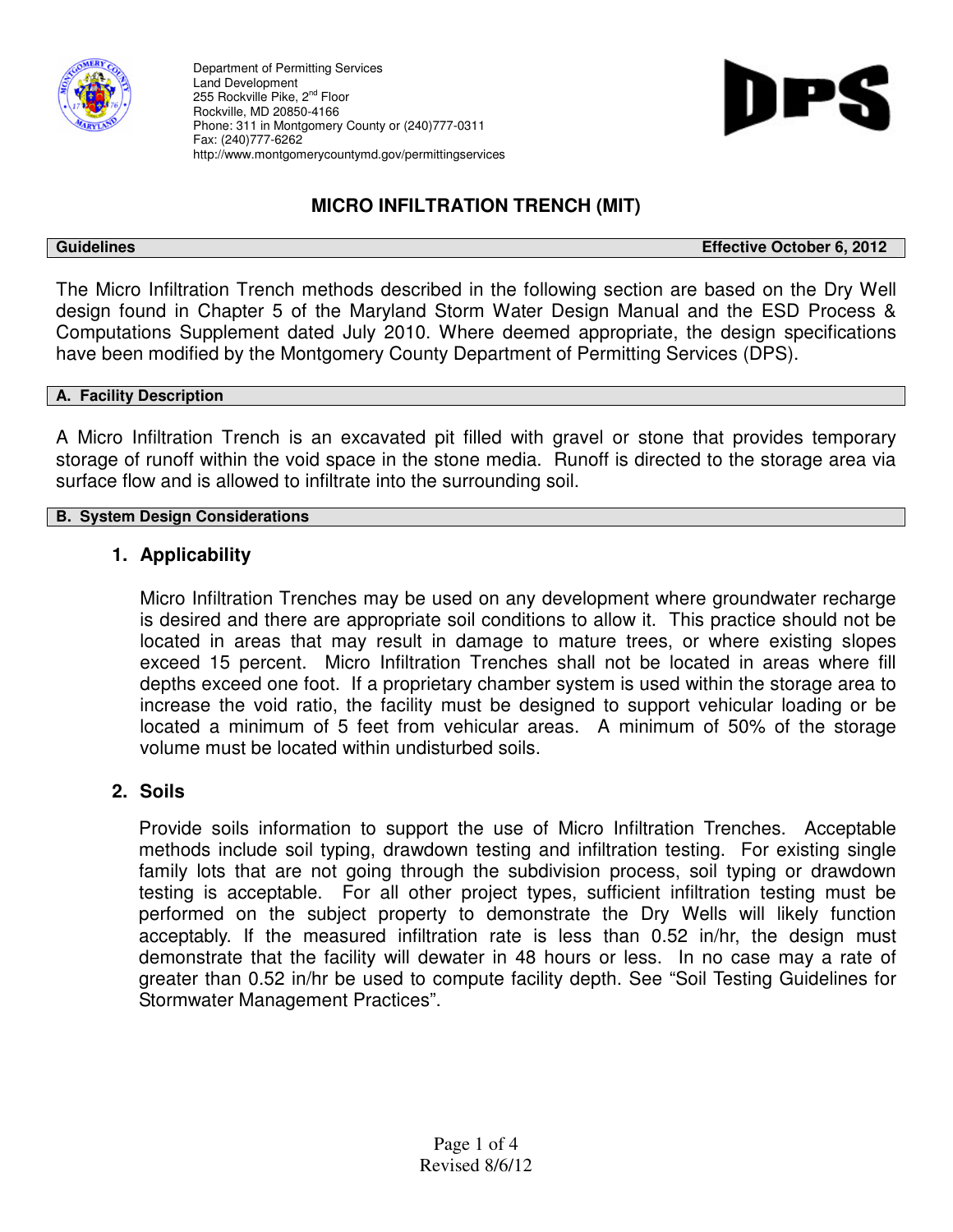## **3. Setbacks**

Micro Infiltration Trenches should be located down gradient and setback at least 20 feet from building foundations. If the structure is slab on grade the setback may be reduced to 10 feet. Refer to the Micro Infiltration Trench standard details for other setback requirements.

## **C. Specifications and Details**

## **4. Sizing**

A Micro Infiltration Trench shall be sized to capture and store 100% of the calculated target treatment volume for the area draining to it. The maximum allowable drainage area to a Micro Infiltration Trench is 1,000 square feet. The maximum allowable storage depth within a Micro Infiltration Trench practice is 5 feet.

The maximum allowable storage depth within a Micro Infiltration Trench is a function of the desired drawdown time, average infiltration rate for the soil type in which the facility is proposed, and the void ratio of the storage area within the dry well. The desired drawdown time is 48 hours. Storage depth includes the stone and the sand layer.

For design purposes we will use 0.5 inches per hour as the standard rate for acceptable soils. At 100% void ratio, this means the entire water column in the storage area must infiltrate into the soil within 48 hours with an assumed infiltration rate of 0.5 inches per hour. Therefore, maximum facility storage depth at 100% void ratio is:

0.5 inches per hour  $X$  48 hours = 24 inches or 2 feet

For a stone filled facility, use a void ratio of 40%. Therefore:

2 feet  $/ 0.4 = 5$  feet maximum storage depth

For proprietary chamber systems with larger void ratios, the maximum allowable storage depth will be less. For example, the maximum allowable storage depth for a structure providing a 95% storage void ratio would be:

2 feet  $/$  0.95 = 2.10 feet maximum storage depth

These maximum storage depths may not be exceeded.

# **5. Inflow Design Criteria**

Runoff shall enter the Micro Infiltration Trench via sheet flow. The top of the Micro Infiltration Trench must be a level as practical. Micro Infiltration Trenches may not be constructed perpendicular to finished grade.

# **6. Overflow Design Criteria**

Discharge from the Micro Infiltration Trench must be directed to a safe location.

Page 2 of 4 Revised 8/6/12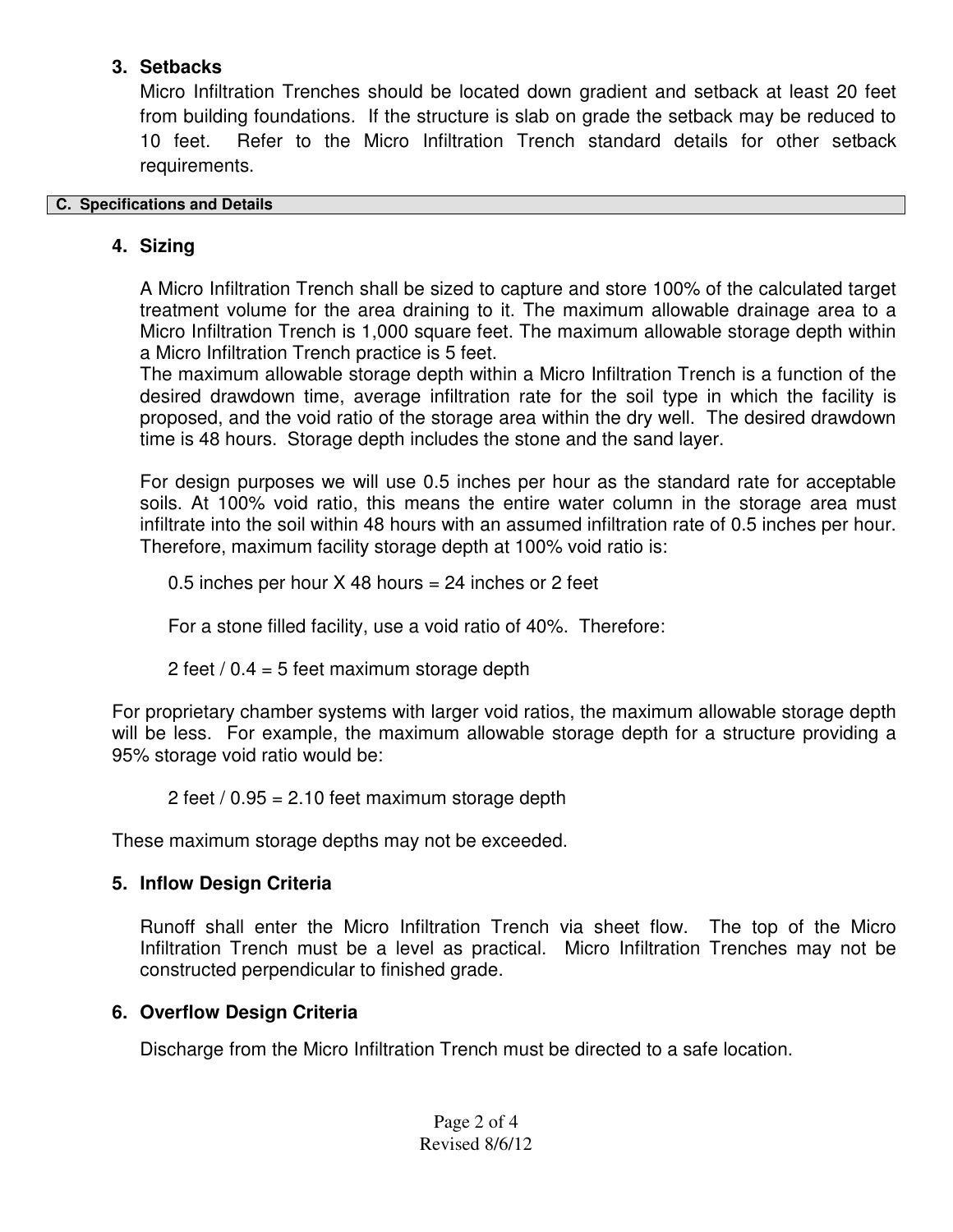## **7. Stone**

Micro Infiltration Trenches shall be filled with clean 1.5-3.0 inch diameter stone meeting ASTM D448, Size No. 1. Filter fabric is placed on the sides of the facility, and under the top 12 inches of stone. The top stone may be clean, decorative stone.

## **8. Sand Bed**

A 12-inch layer of fine aggregate sand shall be provided at the bottom of the excavation. Clean ASTM C33 or AASHTO M6 Fine Aggregate Concrete Sand is required per Montgomery County sand specifications.

## **9. Observation Well**

No observation well is required for Micro Infiltration Trenches.